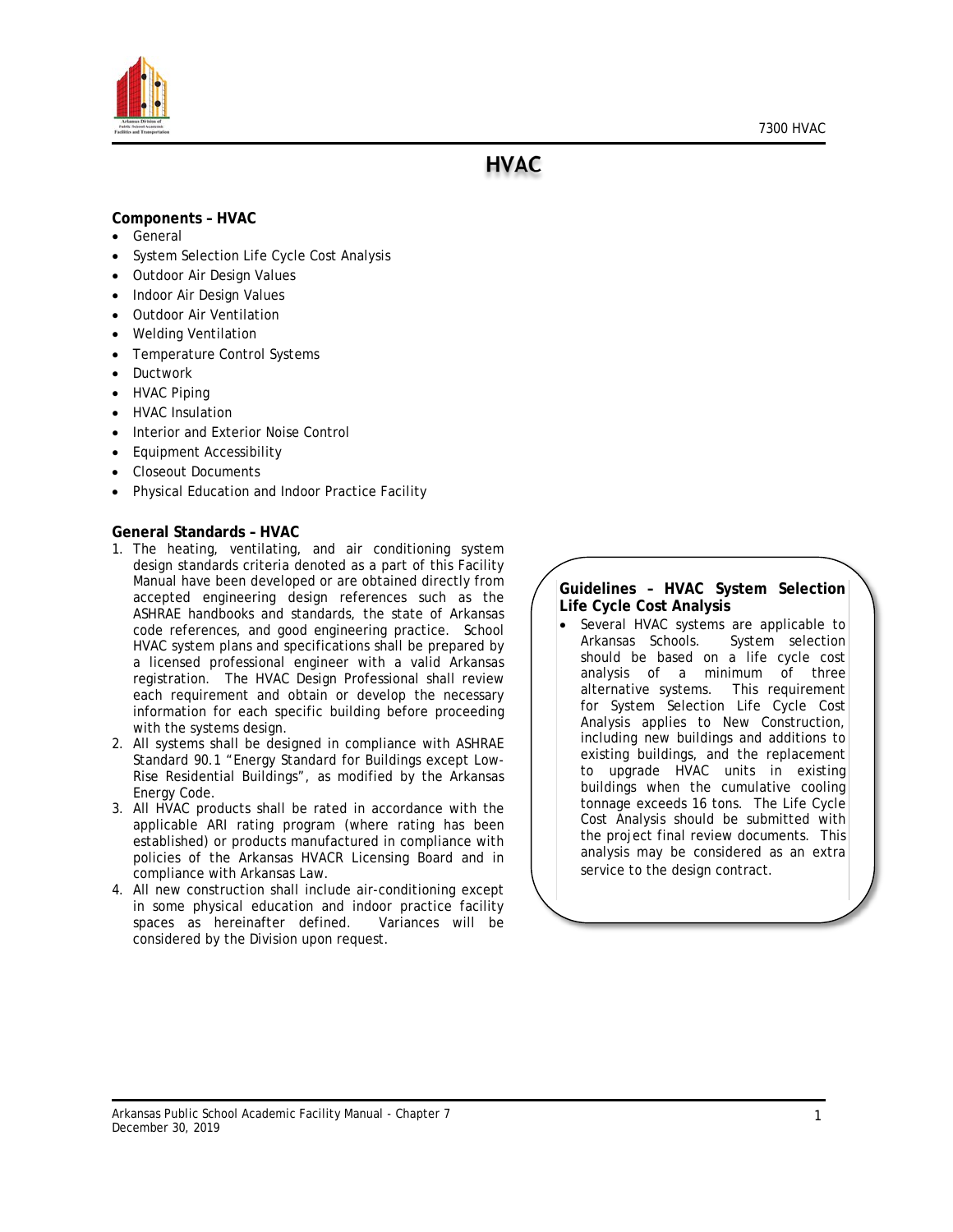

### **Guidelines – HVAC System Selection Life Cycle Cost Analysis (continued)** • The following are examples of acceptable programs for use in generating a detailed evaluation of proposed heating, ventilating, and air conditioning systems. Further, the building load calculations necessary for the design of each building will require the use of computer-generated data. Equivalent computer programs that are able to generate the necessary data for evaluation of the proposed heating, ventilating, and air conditioning systems and for generation of the building load data will be considered, but must be submitted for approval prior to use. • Trane Trace 700 (or the most recent version of Trane Trace) The Trane Trace 700 program is a PC based program used by the HVAC Design Professional for generation of detailed building system air conditioning loads, energy consumption analysis, and economic analysis. The current version can be obtained from the Trane Company, Customer Direct Service (CDS) Network, La Crosse, WI, (608) 787-3926. Carrier HAP (or the most recent version of Carrier HAP) The Carrier Hourly Analysis Program is a PC based program used by the HVAC Design Professional for generation of detailed building system air conditioning loads, energy consumption analysis, and economic analysis. The current version can be obtained by contacting the local Carrier equipment representative or by calling (800) 253-1794. • DOE-2.E The DOE-2.E is a detailed energy analysis program developed through the United States Department of Energy. A number of vendors across the country have developed software that operates to meet the intent of the DOE-2.E program. Contact the Energy Science and Technology Software Center at (865) 576- 2606.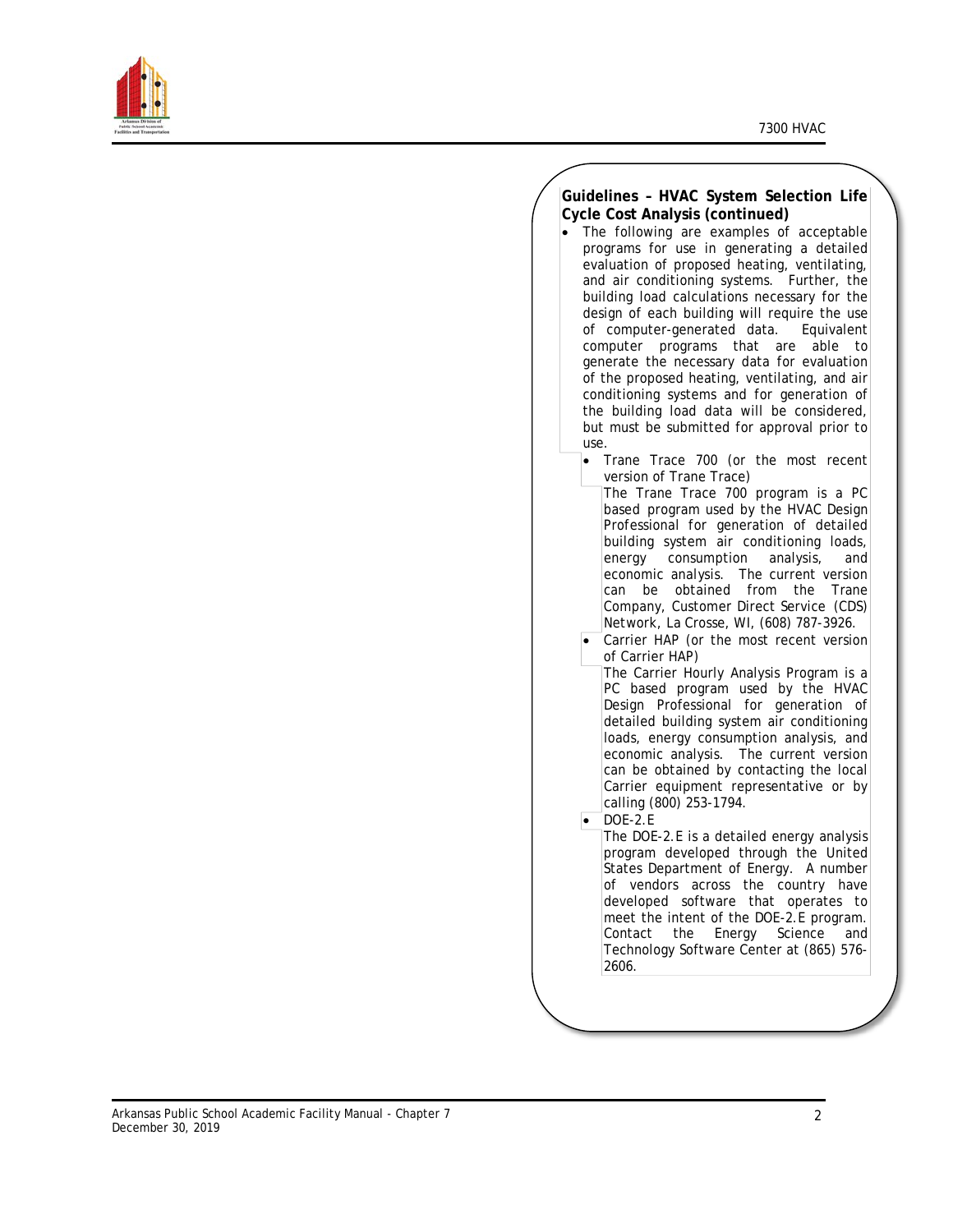

### **Standards – HVAC Outdoor Air Ventilation**

- 1. Outdoor ventilation rates shall be calculated for each occupied space and shall conform to the requirements of the Arkansas Mechanical Code minimum ventilation rates. The only exception will be an engineered ventilation system design with written approval of exception by the Arkansas HVACR Board.
- 2. Each system shall include controls for a 100 percent economizer cycle to cool the building when dictated by the Arkansas Energy Code.
- 3. Energy recovery shall be used as a part of the design for classroom, gymnasium, locker room, and student dining systems to reduce the energy consumption required to provide the necessary outdoor ventilation rates when required by the Arkansas Energy Code.
- 4. Carbon dioxide levels may be monitored through the direct digital temperature control system for proof of system operation to maintain a carbon dioxide level in the building as recommended by ASHRAE Standard 62. The use of space specific carbon dioxide sensors are

### **Guidelines – HVAC System Selection Life Cycle Cost Analysis (continued)**

- Occupancy loads and schedules will mirror the building usage schedules. Input occupancy should be calculated at 90 percent of capacity during normal school hours for classroom areas and the administration area. After hours occupancy can be considered negligible in these areas. Activity areas such as gymnasiums should be calculated at no more than 25 percent of the full load capacity during unoccupied operation.
- Lighting systems should be consistent throughout the building. The lighting load shall be input for consideration as a cooling load only, and should not be used to credit the winter heating load. Lighting loads should comply with the Arkansas Energy Code. The HVAC Design Professional should coordinate and review proposed lighting requirements for each building with the Electrical Design Professional prior to generating a final energy load analysis. Usage of the lighting systems should mirror the occupancy scheduling for each area in the building.
- Computer Locations and expected usage will impact every building designed. All classroom areas will be wired for computers. Include a minimum of 280 watts for each computer station in the building. This load includes the total expected heat gain for a desktop computer and color monitor.

#### **Guidelines – HVAC Outdoor Air Design Values**

• Summer and winter outside air design values should be derived from standard ASHRAE compiled weather data located in the latest edition of the ASHRAE Fundamentals Handbook. The city nearest the proposed construction project is to be selected for evaluation. Use the 99.6 percent design values for heating design dry-bulb and the 1 percent design values for cooling design dry-bulb and mean coincidental wet- bulb. To determine the maximum ventilation capacity, use the 1 percent design values for Humidification design dew point and mean coincident dry bulb.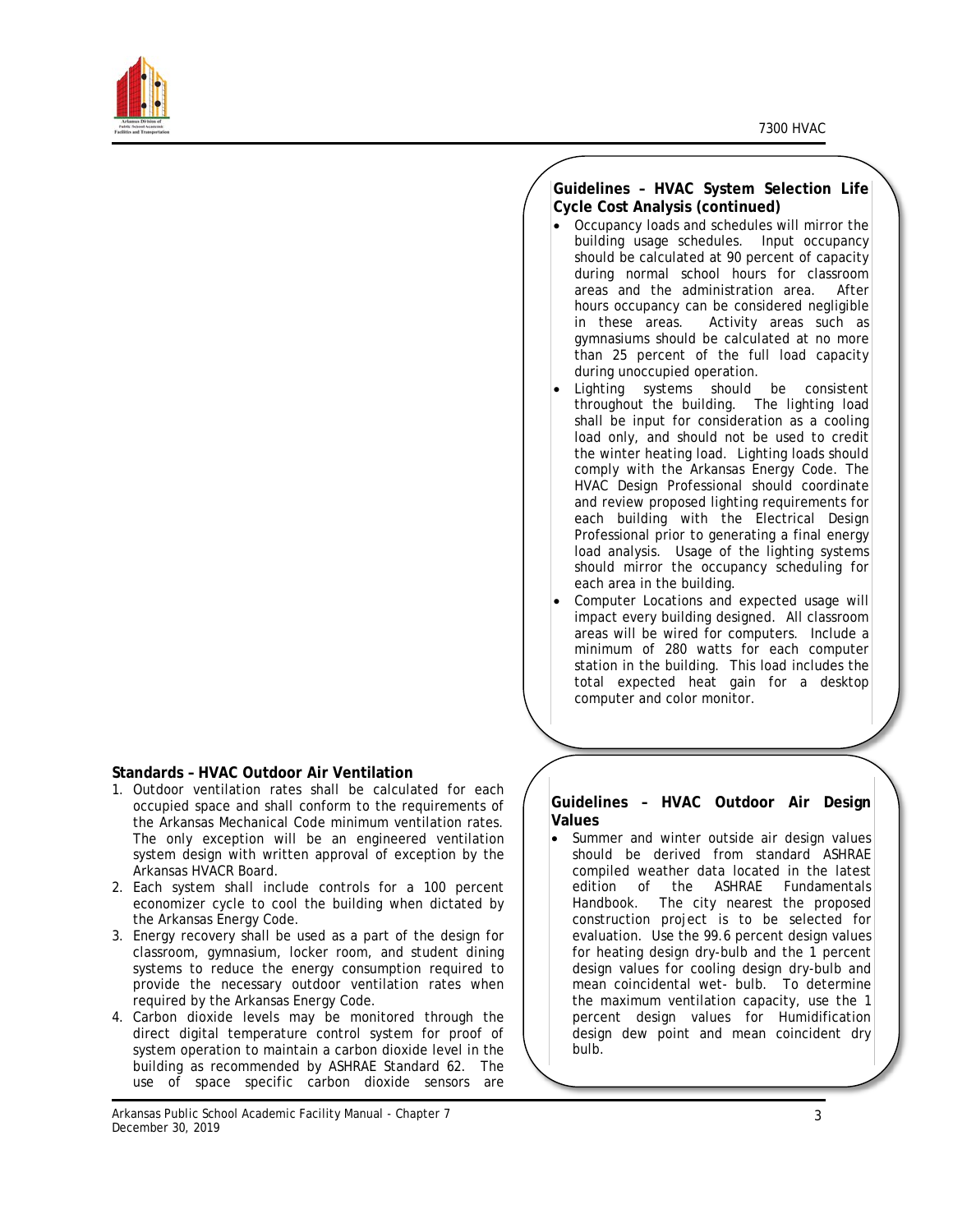

recommended for this operation. Return air sensors may be considered when a unit serves multiple spaces provided accurate readings can be obtained. It is not the intention of this paragraph to require the use of carbon dioxide sensors for a reduction of outside air quantities below the calculated minimum air flow requirements.

5. Ventilation air shall be conditioned for temperature and humidity control. Acceptable methods are dedicated OSA units, energy recovery ventilators, hot gas humidity control in packaged units and OSA conditioned in an air handling system. Untempered air shall not be introduced from exterior louvers into return air plenums or duct from the outdoors into the return air ductwork.

### **Guidelines – HVAC Indoor Air Design Values**

- Indoor air temperature design values should reflect the need for energy conservation and should be in accordance with the Arkansas Mechanical Code and the Arkansas Energy Code.
- Design should produce indoor conditions in accordance with ASHRAE Standard 55 "Thermal Environmental Conditions for Human Occupancy."
- Night setback controls should be used for all systems. Temperature should be 55 degrees Fahrenheit. The summer setup temperature shall operate as required to maintain a relative humidity in the building area that does not exceed 60 percent. Maintaining humidity levels below 60 percent will result in periodic operation of the HVAC system during the summer months to reduce the potential for mold and mildew in the building.

### **Guidelines – HVAC Welding Ventilation**

- Different ventilation strategies may be needed in each specific case to remove air contaminants from the welder's breathing zone. General guidelines have been published in CSA W117.2 Safety in Welding, Cutting, and Allied Processes, and ANSI Z49.1 Standard Safety in Welding and Cutting.
- Mechanical ventilation should be required when welding takes place in a space less than 10,000 cubic feet per welder, or in a room with a ceiling height of less than 16 feet. Mechanical ventilation should be at a rate of 2,000 cubic feet per minute per welder. See subsequent items below.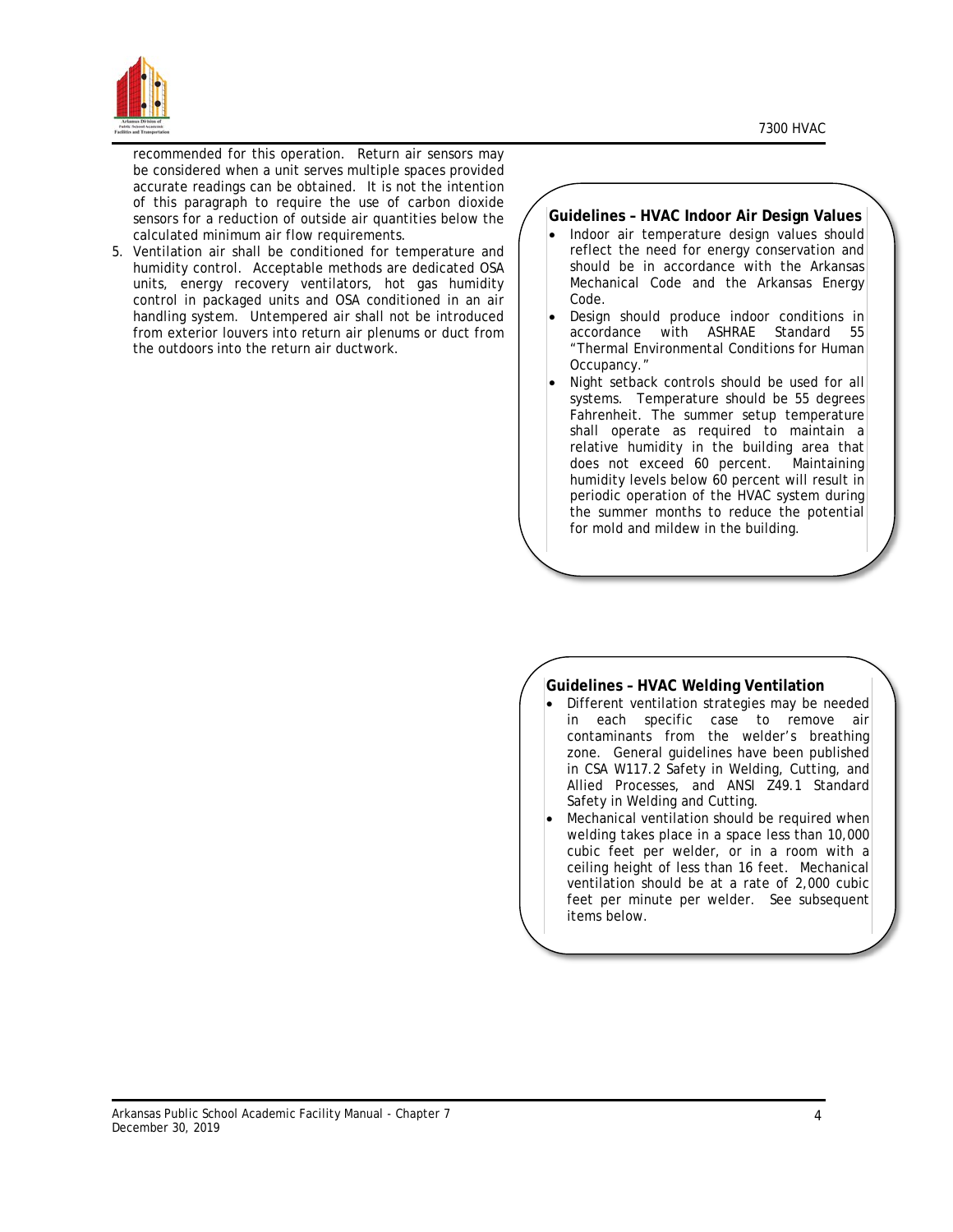

|           | Guidelines - HVAC Welding Ventilation                |
|-----------|------------------------------------------------------|
|           | (continued)                                          |
| $\bullet$ | Dependent on the application and associated          |
|           | hazard, ventilation strategies fall into three       |
|           | categories:<br>Natural<br><b>Dilution</b><br>qeneral |
|           | Ventilation, Mechanical Dilution Ventilation,        |
|           | and Local Exhaust Ventilation                        |
| $\bullet$ | Night setback controls should be used for all        |
|           | systems                                              |
| $\bullet$ | Natural<br>Dilution Ventilation<br>involves          |
|           | introduction of fresh air into the welding area      |
|           | through non-mechanical mean such as opening          |
|           | windows and doors, and the use of exterior           |
|           | This type of ventilation<br>wall louvers.            |
|           | generally considered the least effective, since      |
|           | no control on<br>there<br>is is<br>movement<br>οf    |
|           | contaminants through the work area.                  |
| $\bullet$ | Mechanical Dilution Ventilation involves the         |
|           | use of wall or roof exhaust fans<br>to draw          |
|           | contaminants<br>away from<br>the<br>welder's         |
|           | breathing zone                                       |
| $\bullet$ | Local Exhaust Ventilation involves the use of        |
|           | dedicated exhaust hoods or movable hoods to          |
|           | remove contaminants from the welder's                |
|           | breathing zone. Movable hoods are ducted to          |
|           | a central exhaust system and provide the best        |
|           | removal of contaminants. Local exhaust               |
|           | ventilation is always the preferred method for       |
|           | removing welding fumes and gases.                    |
| $\bullet$ | Exhaust hoods should provide<br>a<br>minimum         |
|           | velocity of 100 feet per minute                      |
| $\bullet$ | A downdraft exhaust bench is preferred over          |
|           | an overhead exhaust hood                             |
| $\bullet$ | Exhaust air velocities higher than 100 feet per      |
|           | minute at the arc or flame may disturb the           |
|           | process or shielding gas.                            |
| $\bullet$ | Obtain<br>the<br>services of<br>HVAC design<br>an    |
|           | professional<br>for special<br>cases and when        |
|           | welding materials that produce high toxicity         |
|           | levels                                               |

## **Standards - HVAC Temperature Control Systems**

1. All temperature control systems installed shall be electronic, direct digital controls. Pneumatic control systems will not be permitted. Each facility will be provided with the means to access the control system software with a desktop or laptop computer. It will be necessary for the HVAC Design Professional to advise the school district of the options for control and management of the building available through the direct digital control

Arkansas Public School Academic Facility Manual - Chapter 7 December 30, 2019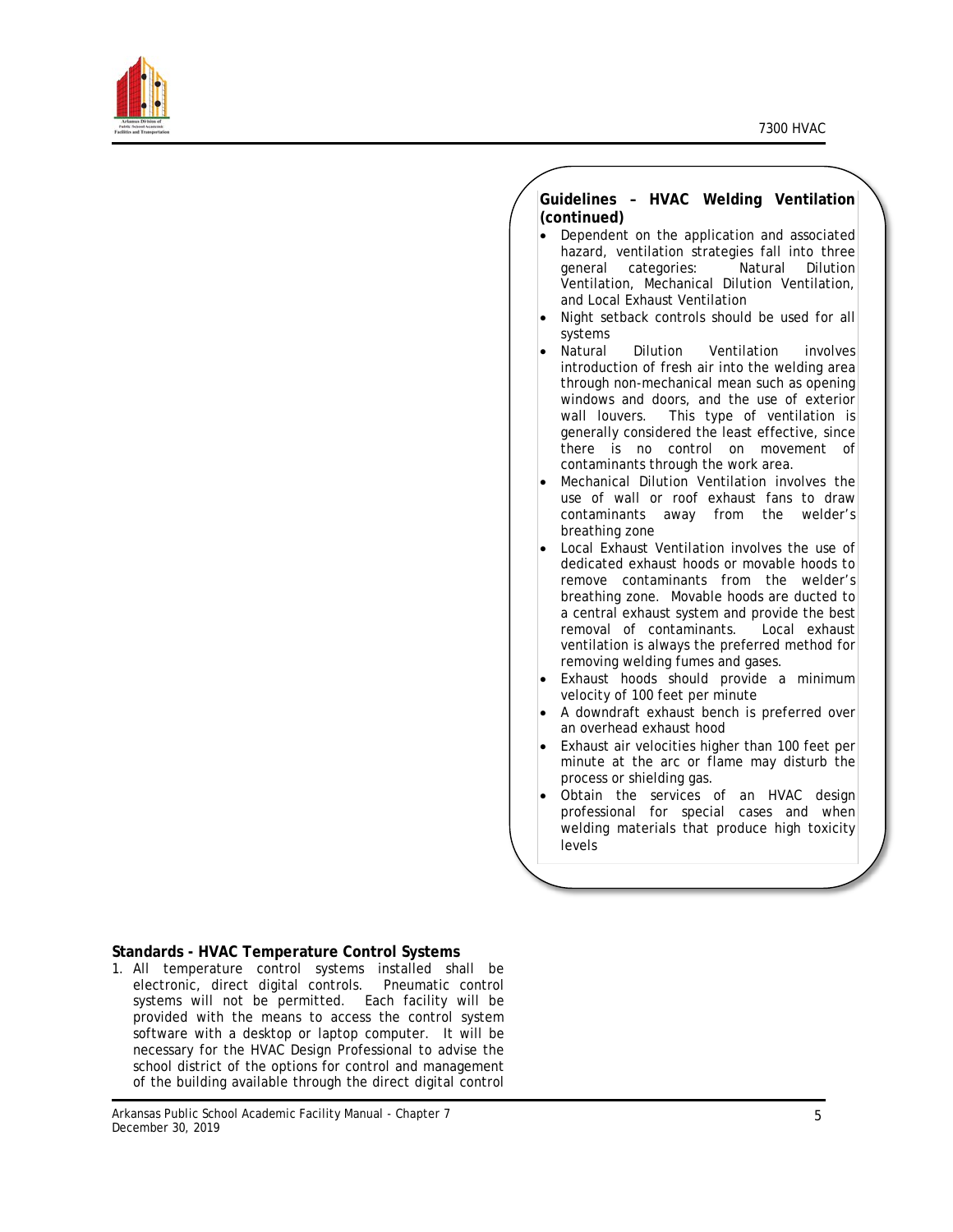

system. Additions to buildings without DDC controls, which comprise less than 50% of the resulting building's total square footage, may utilize 7 -day programmable thermostats.

- 2. Thermostatic zoning shall be developed using good engineering practice. Dissimilar spaces shall not be grouped on the same thermostat. Each classroom shall be an independent zone. Other zones may also be required to be separately thermostatically controlled. Carefully review space requirements for these requirements. Occupied/unoccupied scheduling shall be based on the associated air handling system. Each thermostat zone associated with digital control shall have a means to override the schedule for temporary occupancy.
- 3. The direct digital control system shall be capable of performing time of day scheduling, night set -back, holiday scheduling and demand limiting .
- 4. The ventilation system control shall be set through the central direct digital controller based on global outside air temperature and humidity to maintain indoor relative humidity below 60 percent .
- 5. The direct digital control system shall be designed to place emergency calls to designated school personnel in the event of equipment failure .
- 6. Options shall be investigated with each direct digital control system for the operation of exterior, corridor, and restroom lighting systems through the energy management computer .

### **Standards – HVAC Ductwork**

- 1. Duct systems shall be designed, constructed, and installed to provide minimum leakage and air noise, and to minimize system static pressure requirements. Design HVAC professional shall comply with SMACNA standards for construction and leakage standards.
- 2. Classrooms and other instructional spaces shall be ducted for supply to at least four (4) supply air devices
- 3. Ductwork shall be 26 gauge minimum
- 4. Flexible duct shall be rated ETL Class 1 Air Duct, complying to UL 181, with a maximum vapor barrier permeance of 0.05 Perm as measured by ASTM E96, Procedure A
- 5. Flex duct shall be limited to 6' in length

### **Standards – HVAC Piping**

- 1. Hydronic piping 2" and below shall be type L copper piping .
- 2. Hydronic piping 2 ½" and above shall be schedule 40 steel with welded fittings .
- 3. HVAC condensate piping shall be schedule 40 or schedule 80 PVC or type M or L copper piping depending on system selection and design criteria .
- 4. Refrigerant piping shall be ACR copper tubing .

### **Standards – HVAC Insulation**

1. Hydronic piping and condensate piping insulation shall be jacketed fiberglass insulation with vapor barrier and